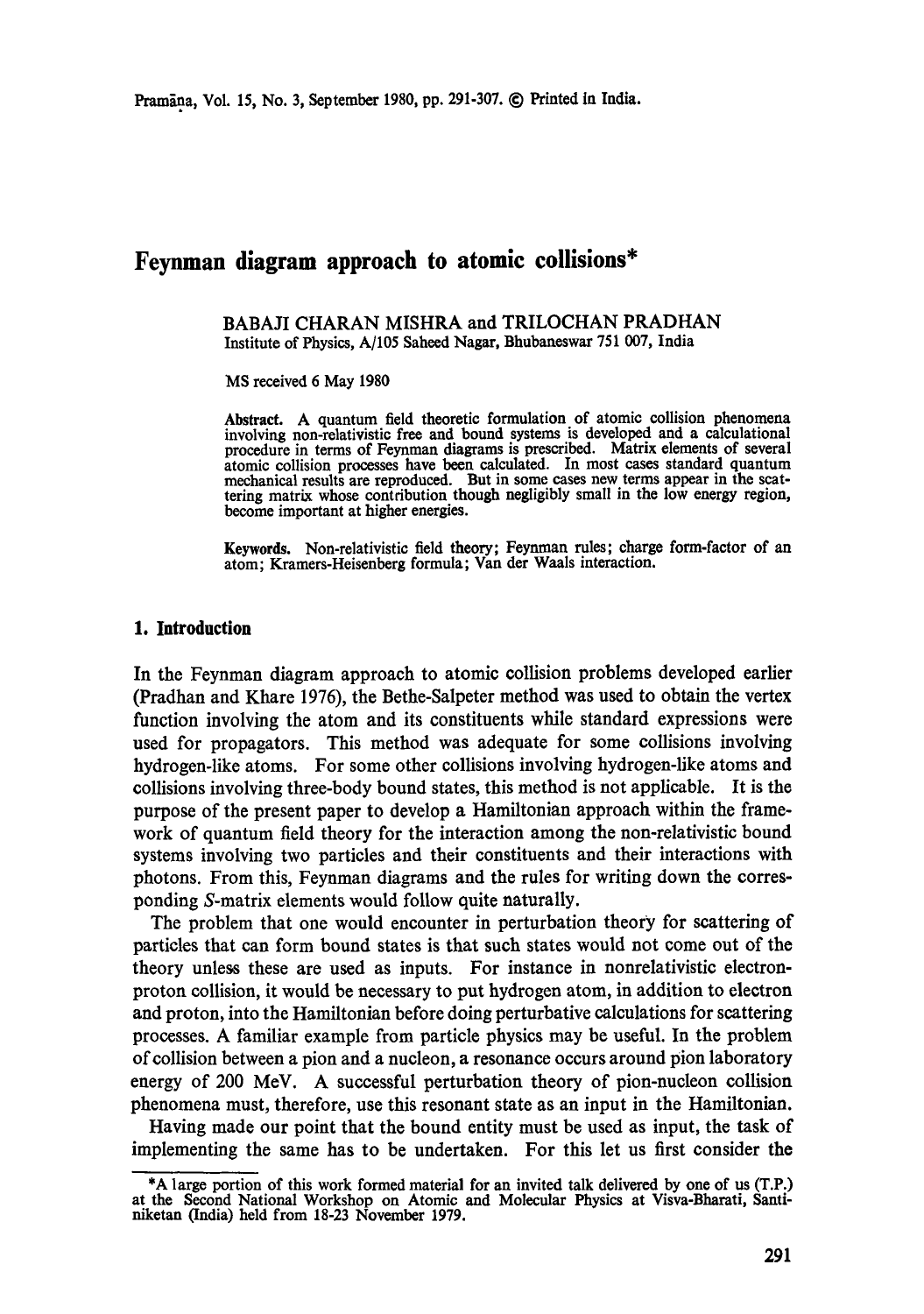simplest of all atomic systems: the hydrogen atom. Our task is to write down a Hamiltonian in terms of the field operators of the proton, the electron and the hydrogen atom from which matrix elements of any process involving these three 'partides' can be calculated. This will be done in §2. §3 will be devoted to obtain rules for writing down S-matrix elements for Feynman diagrams for any scattering process and §4 will be devoted for the actual calculation of matrix elements of simple processes. Interaction of the above system with photon and application to the scattering of photon by hydrogen atom are discussed in §5.

Apart from obtaining standard quantum mechanical results we do get some entirely new results. For example, in addition to diagrams in photon-atom collision which yield the Kramers-Heisenberg formula, there are diagrams whose contribution, although negligible in the low energy region, is comparable to the Kramers-Heisenberg terms at sufficiently high energy.

## 2. Non-relativistic field theory

As stated earlier we shall consider the simplest non-relativistic system of a proton, an electron and a hydrogen atom interacting with each other. We introduce a see-  $\overline{+}$  .  $\overline{+}$ ond quantised field operator  $h(x_1, x_2, t)$  for the hydrogen atom where  $x_1$  is the coordinate of the proton and  $x_2$  is that of the electron. The Hamiltonian of the system can be written as

$$
H = H_0 + H_{\text{int}} = H_h + H_p + H_e + H_{\text{int}}, \tag{1}
$$

where 
$$
H_h = \iint\limits_{t_1 = t_2 = t} d^3 x_1 d^3 x_2 \left[ \frac{1}{2M} (\vec{v}_1 h^{\dagger}) (\vec{v}_1 h) + \frac{1}{2m} (\vec{v}_2 h^{\dagger}) \cdot (\vec{v}_2 h) + v \left( \vec{v}_2 - \vec{x}_1 \right) h^{\dagger} h \right]
$$
(2)

is the Hamiltonian of the hydrogen atom whose second quantised field operator  $h(x_1, x_2, t)$  is represented by

$$
h\stackrel{\rightarrow}{(x_1, x_2, t)} = h\stackrel{\rightarrow}{(X, x, t)} = \sum_{\text{nlm}} \int \frac{d^3 P}{(2\pi)^3} a_{\text{nlm}} \stackrel{\rightarrow}{(P)} u_{\text{nlm}} (x)
$$
  
\n
$$
\exp\left[ (i \stackrel{\rightarrow}{P} \cdot \stackrel{\rightarrow}{X} - i \left( \frac{P^2}{2(M+m)} - \epsilon_n \right) t \right]
$$
 (3)

where

$$
\overrightarrow{X} = \frac{M \overrightarrow{x_1} + m \overrightarrow{x_2}}{M + m};
$$

x ---- xa -- x i being the centre of mass and relative coordinates respectively. Unlm (x)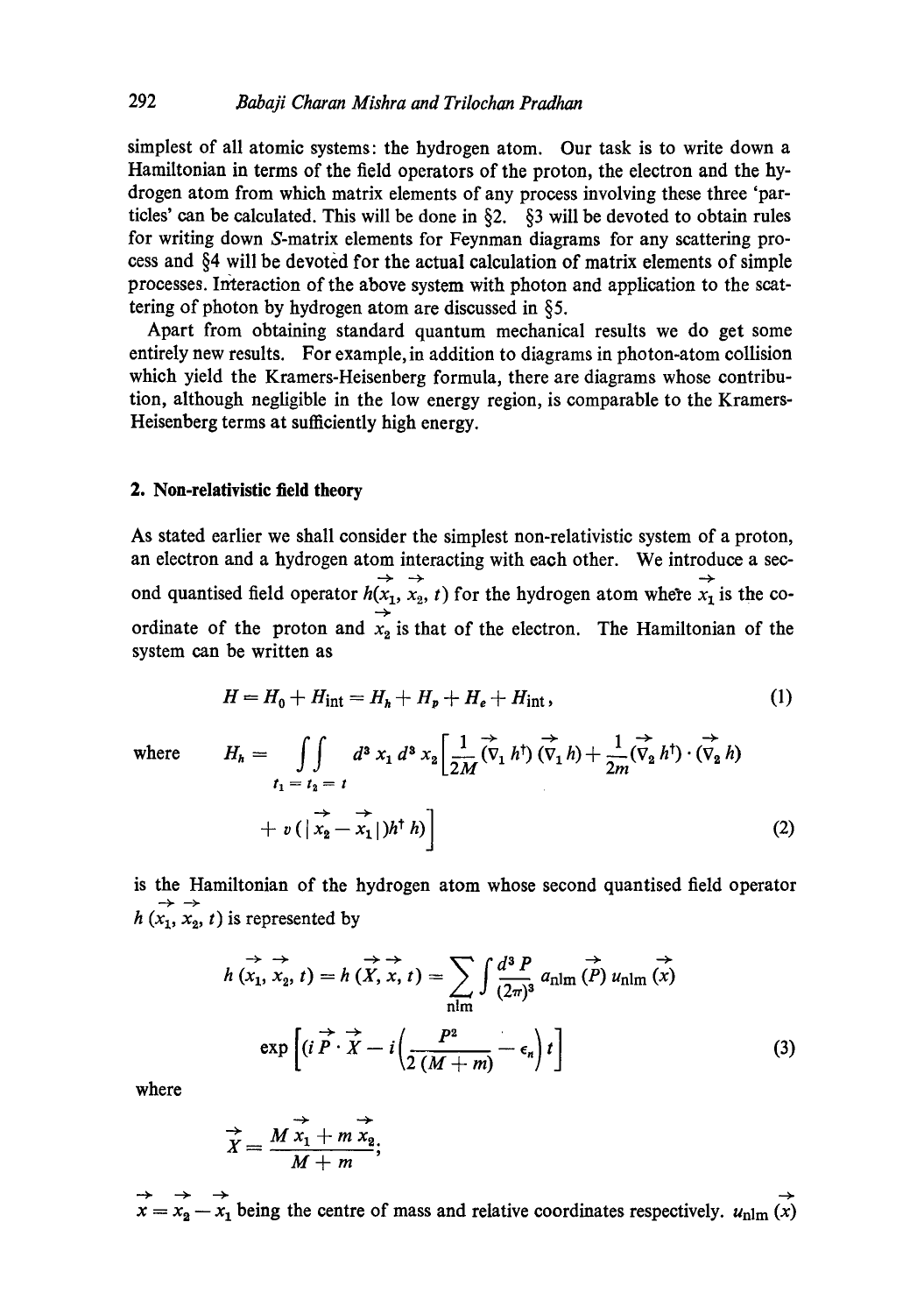and  $a_{nlm}$  (P) being the hydrogen atom wavefunction and annihilation operator satisfying commutation relation

$$
[a_{\rm nlm}(\vec{P}), a_{\rm n'l'm'}^{\dagger}(\vec{P'})] = \delta_{\rm nn'} \delta_{\rm ll'} \delta_{\rm mm'} \delta(\vec{P}-\vec{P'}), \qquad (4)
$$

$$
H_p = \frac{1}{2M} \int d^3 x \stackrel{\rightarrow}{\nabla} p^{\dagger} (x, t) \cdot \stackrel{\rightarrow}{\nabla} p (x, t), \qquad (5a)
$$

and 
$$
H_e = \frac{1}{2m} \int d^3 x \overrightarrow{\nabla} e^{\dagger} (x, t) \cdot \overrightarrow{\nabla} e (x, t)
$$
 (5b)

are Hamiltonians for the proton and the electron and

$$
H_{int} = \iint_{t_{1} = t_{2} = t} d^{3} x_{1} d^{3} x_{2} v\left(\vec{x}_{2} - \vec{x}_{1}\right) [h^{\dagger} (\vec{x}_{1}, \vec{x}_{2}, t) p(\vec{x}_{1}, t) e(\vec{x}_{2}, t) + p^{\dagger} (\vec{x}_{1}, t) e^{\dagger} (\vec{x}_{2}, t) h(\vec{x}_{1}, \vec{x}_{2}, t) + p^{\dagger} (\vec{x}_{1}, t) p(\vec{x}_{1}, t) e^{\dagger} (\vec{x}_{2}, t) e(\vec{x}_{2}, t) - p^{\dagger} (\vec{x}_{1}, t) p(\vec{x}_{1}, t) p(\vec{x}_{2}, t) - e^{\dagger} (\vec{x}_{1}, t) e(\vec{x}_{1}, t) e(\vec{x}_{1}, t) + p^{\dagger} (\vec{x}_{2}, t) e(\vec{x}_{2}, t) + p^{\dagger} (\vec{x}_{2}, t) e(\vec{x}_{2}, t) + p^{\dagger} (\vec{x}_{2}, t) e(\vec{x}_{2}, t) + p^{\dagger} (\vec{x}_{2}, t) e(\vec{x}_{2}, t) + p^{\dagger} (\vec{x}_{2}, t) e(\vec{x}_{2}, t) + p^{\dagger} (\vec{x}_{2}, t) e(\vec{x}_{2}, t) + p^{\dagger} (\vec{x}_{2}, t) e(\vec{x}_{2}, t) + p^{\dagger} (\vec{x}_{2}, t) e(\vec{x}_{2}, t) + p^{\dagger} (\vec{x}_{2}, t) e(\vec{x}_{2}, t) + p^{\dagger} (\vec{x}_{2}, t) e(\vec{x}_{2}, t) + p^{\dagger} (\vec{x}_{2}, t) e(\vec{x}_{2}, t) + p^{\dagger} (\vec{x}_{2}, t) e(\vec{x}_{2}, t) + p^{\dagger} (\vec{x}_{2}, t) e(\vec{x}_{2}, t) + p^{\dagger} (\vec{x}_{2}, t) e(\vec{x}_{2}, t) + p^{\dagger} (\vec{x}_{2}, t) e(\vec{x}_{2}, t) + p^{\dagger} (\vec{x}_{2}, t) e(\vec{x}_{2}, t) + p^{\dagger} (\vec{x}_{2}, t) e(\vec{x}_{2}, t) + p^{\dagger} (\vec{x}_{2}, t) e(\vec{x}_{2}, t) + p^{\dagger} (\vec{x}_{2}, t) e(\vec{x}_{2}, t) + p^{\dagger} (\vec{x}_{2}, t) e(\vec{x}_{2}, t) + p^{\dagger} (\vec{x}_{2}, t) e(\vec{x}_{2}, t) + p^{\
$$

is the interaction Hamiltonian which contains, besides proton-proton, electronelectron and proton-electron interactions, terms  $h^{\dagger} p e$  and  $p^{\dagger} e^{\dagger} h$  which represent virtual conversion of the hydrogen atom into its constituents i.e., proton and electron. It is similar to the  $N^*$   $N_{\pi}$  interaction in pion-nucleon collision problem. The non-relativistic field operators  $p(x)$  and  $e(x)$  are essentially annihilation operators i.e.

$$
p(x) = \frac{1}{(2\pi)^3} \sum_{k} c_k \exp(ikx), \qquad [c_k, c_{k'}^{\dagger}] = \delta_{kk'},
$$
  

$$
e(x) = \frac{1}{(2\pi)^3} \sum_{k} b_k \exp(ikx), \qquad [b_k, b_{k'}^{\dagger}] = \delta_{kk'} \qquad (7)
$$

It will be seen that the equation of motion resulting from  $H_h$  is

$$
-\left[\frac{1}{2M}\nabla_1^2+\frac{1}{2m}\nabla_2^2-v\left(\left|\stackrel{\rightarrow}{x_2}-\stackrel{\rightarrow}{x_1}\right|\right)\right]h\left(\stackrel{\rightarrow}{x_1},\stackrel{\rightarrow}{x_2},t\right)=i\frac{\partial h\left(x_1,\stackrel{\rightarrow}{x_2},t\right)}{\partial t}\tag{8}
$$

 $\overline{a}$ 

which is the Schrödinger equation for the hydrogen atom. Use has been made of the equal time commutation relation

$$
[h (x1, x2), h† (x'1, x'2)] = \delta (\overrightarrow{x_1} - \overrightarrow{x_1}) \delta (\overrightarrow{x_2} - \overrightarrow{x_2})
$$
  
\n
$$
t_1 = t_2 = t = t'_1 = t'_2
$$
\n(9)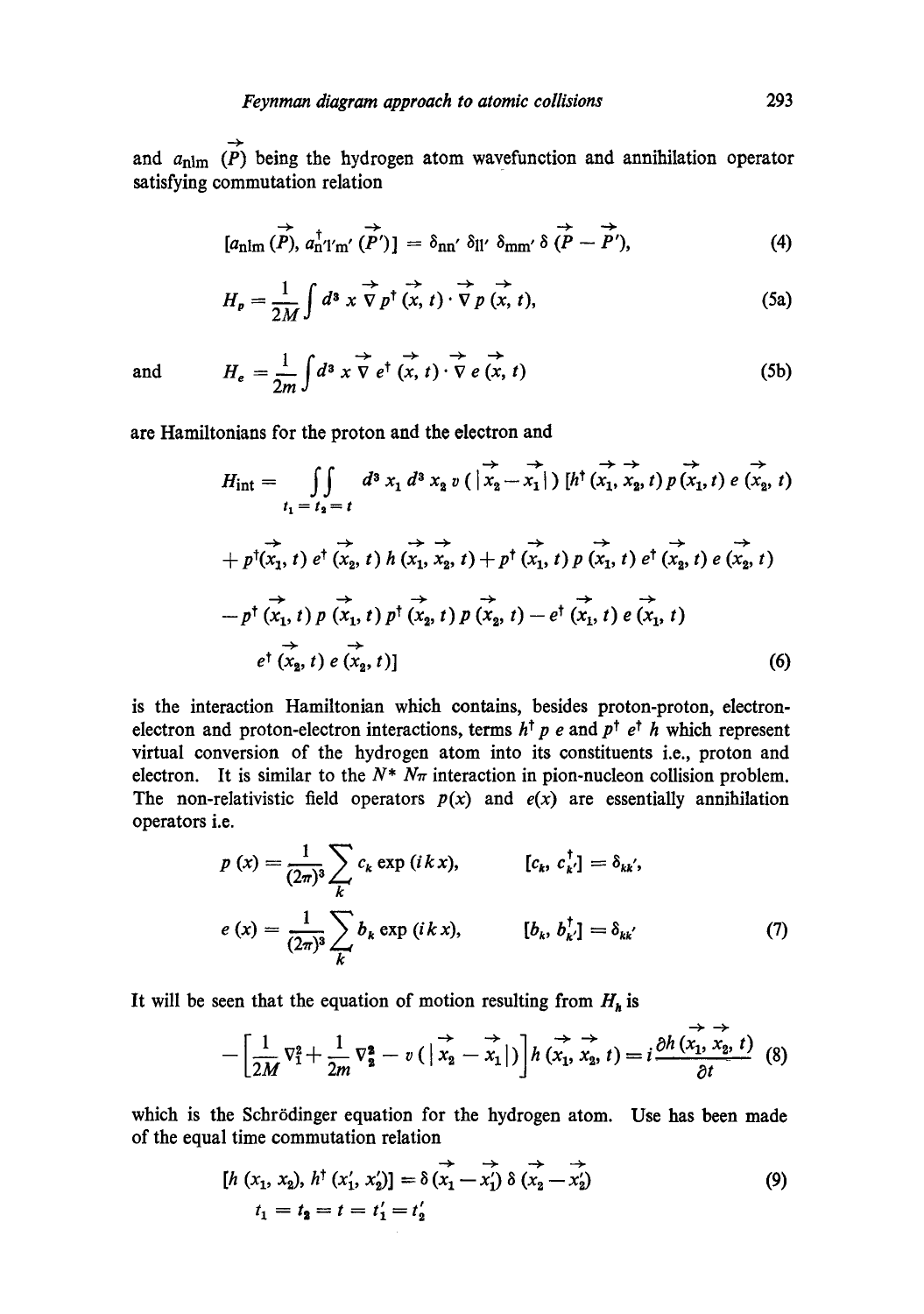and the Heisenberg equation

$$
[H_h, h(\overrightarrow{x_1}, \overrightarrow{x_2}, t)] = i \frac{\partial h(\overrightarrow{x_1}, \overrightarrow{x_2}, t)}{\partial t}
$$
 (10)

in obtaining the above Schrödinger equation, if we use the separability ansatz:

$$
h(x_1, x_2, t) = h(\overrightarrow{X}, x, t) = \sum_{n} \Phi_n(\overrightarrow{X}, t) u_n(\overrightarrow{x})
$$
 (11)

with  $\Phi_n(X, t)$  as a second quantised field and  $u_n(x)$  as the c-number energy eigenfunction, the Hamiltonian  $H_h$  given by (2) simplifies to

$$
H_{h} = \sum_{n} \int d^{3} X \left[ \frac{\overrightarrow{v} \Phi_{n}^{\dagger}(\overrightarrow{X},t) \cdot \overrightarrow{v} \Phi_{n}(\overrightarrow{X},t)}{2(M+m)} - \epsilon_{n} \Phi_{n}^{\dagger}(\overrightarrow{X},t) \Phi_{n}(\overrightarrow{X},t) \right]
$$
(12)

and the Schrödinger equation (8) separates into

$$
-\frac{\nabla^2 u_n(x)}{2\mu} + v(x) u_n(x) = -\epsilon_n u_n(x),
$$
\n(13a)

and 
$$
-\frac{\nabla^2 \Phi_n(\overrightarrow{X}, t)}{2(M+m)} - \epsilon_n \Phi_n(\overrightarrow{X}, t) = i \frac{\partial \Phi_n(\overrightarrow{X}, t)}{\partial t}.
$$
 (13b)

Equation (13b) is also obtained from (12) using Heisenberg equation of motion for  $\Phi_n(\vec{X}, t)$  and the commutation relation

$$
\overrightarrow{\left[\Phi_n(X,t),\Phi_n^{\dagger}(X',t)\right]} \equiv \delta_{nn'} \delta\left(X - \overrightarrow{X'}\right).
$$
 (14)

It should be noted that although  $\Phi_n(\vec{X}, t)$  is a function of the centre of mass co-ordinate, its Schrödinger equation (13b) contains the energy of relative motion  $\epsilon_n$ . It can, therefore, be the field for hydrogen atom. The interaction Hamiltonian can now be expressed in terms of centre of mass co-ordinates. For this we rewrite (7) as

$$
p(x_1, t) = \sum_{\substack{\rightarrow \\ k}} \frac{c_k(\overrightarrow{X}, t)}{(2\pi)^3} \exp(i\overrightarrow{bk} \cdot \overrightarrow{x}), \quad b = \frac{m}{M+m},
$$
  

$$
e(x_2, t) = \sum_{\substack{\rightarrow \\ q}} \frac{b^{\rightarrow}_{q}(\overrightarrow{X}, t)}{(2\pi)^3} \exp(-i\overrightarrow{ak} \cdot \overrightarrow{x}), \quad a = \frac{M}{M+m}
$$
 (15)

and use (11) in (6) and obtain

$$
H_{\text{int}} = \sum_{n} \sum_{\substack{\rightarrow \\ k, q}} \Gamma_n(b\overrightarrow{k} - aq) \int d^3 X[\Phi_n^{\dagger}(\overrightarrow{X}, t) c^{\rightarrow}_{k} (\overrightarrow{X}, t) b^{\rightarrow}_{q} (\overrightarrow{X}, t)]
$$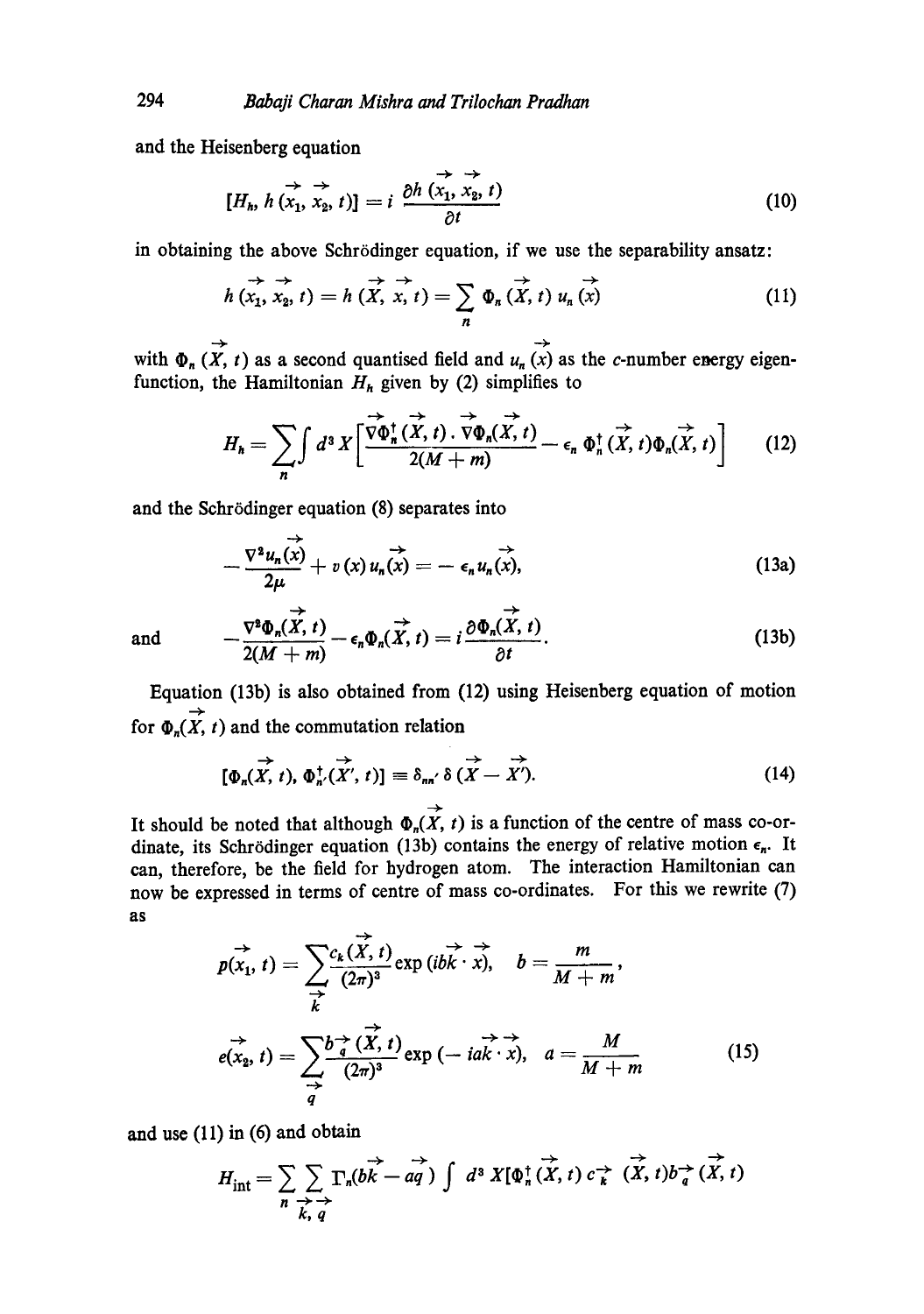*Feynman diagram approach to atomic collisions* 295

$$
+ b\frac{1}{q} \overrightarrow{X}, t) C\frac{1}{k} \overrightarrow{X}, t) \Phi_n(\overrightarrow{X}, t) \Big| + \sum_{\substack{k \\ k \\ k \\ k' \\ l}} v \{b(\overrightarrow{k'} - \overrightarrow{k}) - a(\overrightarrow{q'} - \overrightarrow{q})\} \n\frac{1}{k} \overrightarrow{X} \overrightarrow{q'} \n\int d^3 X \left[ c\frac{1}{k} \overrightarrow{X}, t \right] C\frac{1}{k'} \overrightarrow{X}, t) b\frac{1}{k'} \overrightarrow{X}, t) b\frac{1}{q'} \overrightarrow{X}, t) \n- c\frac{1}{k} \overrightarrow{X}, t) c\frac{1}{k'} \overrightarrow{X}, t) c\frac{1}{q} \overrightarrow{X}, t) c\frac{1}{q} \overrightarrow{X}, t) c\frac{1}{q} \overrightarrow{X}, t) b\frac{1}{k'} \overrightarrow{X}, t) b\frac{1}{q} \overrightarrow{X}, t) \nb\frac{1}{q} \overrightarrow{X}, t) b\frac{1}{q} \overrightarrow{X}, t) ],
$$
\n(16)

 $\rightarrow \rightarrow$   $\rightarrow$ where  $\Gamma_n(K) = \int d^3x \exp(iK \cdot x) v(x) u_n(x),$  (17)

is the vertex function for the hydrogen-proton-electron vertex. The propagator for the fields  $\Phi_n(\overrightarrow{X}, t)$ ,  $C^{\rightarrow}_{k}(X, t)$  and  $b^{\rightarrow}_{q}(X, t)$  and their Fourier components can now be obtained using

$$
\Phi_n(\overrightarrow{X}, t) = \sum_{\overrightarrow{P}} (2\pi)^{-3} a_n(\overrightarrow{P}) \exp(i\overrightarrow{P} \cdot \overrightarrow{X} - iE_n t), \qquad (18a)
$$

$$
c_{\kappa} \to (\vec{X}, t) = c(\vec{k}) \exp\left(i\vec{k} \cdot \vec{X} - i\frac{k^2t}{2M}\right),\tag{18b}
$$

$$
b_{\overrightarrow{q}} \overrightarrow{X}, t) = b(\overrightarrow{q}) \exp\left(i\overrightarrow{q} \cdot \overrightarrow{X} - i\frac{q^{2}t}{2m}\right)
$$
 (18c)

where

$$
E_n=\frac{P^2}{2(M+m)}-\epsilon_n
$$

as can be seen by substituting (18a) in (13b). It is then clear that the propagators for the centre of mass motion of the hydrogen atom,  $\overrightarrow{\mathcal{G}_n(P, P_0)}$ , that of the proton,  $\overrightarrow{\Delta_p}(k, k_0)$  and for the electron,  $\overrightarrow{\Delta_e}(q, q_0)$  are:

$$
\mathscr{G}_n \stackrel{\rightarrow}{(P, P_0)} = -i \int d^3 X \int_{-\infty}^{+\infty} dt \langle 0 | (\Phi_n \stackrel{\rightarrow}{(X, t)} \Phi_n^{\dagger} \stackrel{\rightarrow}{(0, 0)})_+ | 0 \rangle
$$
  
\n
$$
\exp(-i \stackrel{\rightarrow}{P} \cdot \stackrel{\rightarrow}{X} + i P_0 t)
$$
  
\n
$$
= \left[ P_0 - \frac{P^2}{2(M+m)} + \epsilon_n + i \eta \right]^{-1}.
$$
 (19a)

$$
\Delta_{\mathbf{p}}(\vec{k},k_0) = -i \int_{-\infty}^{+\infty} dt \langle 0 | (c_k^{\rightarrow} (t) c_k^{\rightarrow} (0))_+ | 0 \rangle \exp (-ik_0 t)
$$

$$
= \left[ k_0 - \frac{k^2}{2M} + i\eta \right]^{-1} \tag{19b}
$$

$$
\Delta_e \vec{q}, q_0 = -i \int_{-\infty}^{+\infty} dt \langle 0 | (b_{q}^{\rightarrow} (t) b_{q}^{\rightarrow} (0)_{+} | 0 \rangle
$$
  
=  $\left[ q_0 - \frac{q^2}{2m} + i \eta \right]^{-1}$ . (19c)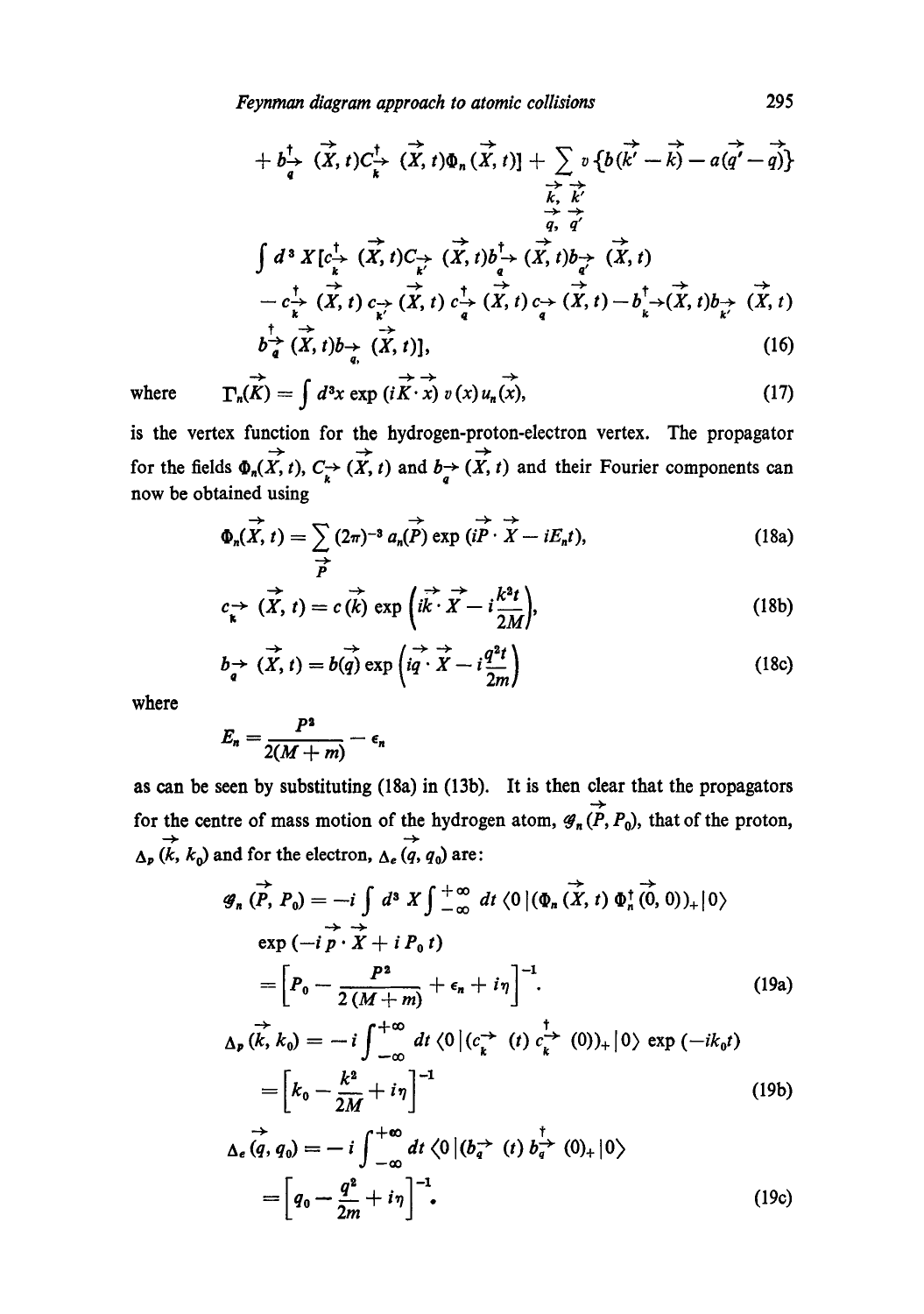## **3. Feymnan rules**

We are now in a position to write down the rules for Feynman diagrams for the S-matrix elements defined by

$$
S = 1 - i \int_{-\infty}^{+\infty} dt_1 H_{int}(t_1)
$$
  
+ 
$$
\frac{(-i)^2}{2!} \int_{-\infty}^{+\infty} dt_1 \int_{-\infty}^{+\infty} dt_2 (H_{int}(t_1) H_{int}(t_2))_+
$$
  
+ 
$$
\cdots + \frac{(-i)^n}{n!} \int_{-\infty}^{+\infty} dt_1 \cdots \int_{-\infty}^{+\infty} dt_n (H_{int}(t_1) \cdots H_{int}(t_n))_+ + \cdots
$$
(20)

## **These are**

- (i) Draw thick lines for bound states such as hydrogen atom and thin lines for constituents such as protons and electrons with arrows representing directions of their momenta. Since all "particles" obey non-relativistic dynamics, there are no arrows pointing backwards.
- (ii) Draw a dotted line for each  $v(k)$  appearing in the interaction Hamiltonian and label it by momentum  $\overline{k}$  and zero energy. The point where this line joins either a proton or an electron is to be treated as a simple vertex.
- (iii) Conserve energies and momenta at each vertex. Write  $\Gamma_n$  ( $\overrightarrow{bk} \overrightarrow{aq}$ ) for each hydrogen-proton-electron vertex,  $\overrightarrow{k}$  being the proton momentum and  $\overrightarrow{q}$  being that of the electron. All simple vertices are to be represented by unity.
- (iv) Write down appropriate propagators for the internal lines.
- (v) Affix an overall factor  $i/(2\pi)^4$  for each loop in the diagram.
- (vi) Integrate over the independent energy and momenta of internal lines.

## **4. Calculation of simple processes**

#### 4.1. *Charge form-factor of an atom*

We can obtain the charge distribution of the hydrogen atom using the Feynman diagram technique. There are two diagrams for the charge form-factor. These are given in figures l(a) and l(b). The former gives the proton charge distribution while the latter gives the electron charge distribution. The net charge distribution is the sum of the two. The matrix elements give the Fourier transforms of the charge distribution and are

$$
\overrightarrow{\tilde{\rho}_p}\left(\overrightarrow{k}\right) = e \int \frac{d^3 q}{(2\pi)^3} g_p^{(1S)}\left(\overrightarrow{q} - b\overrightarrow{k}\right) g_p^{(1S)}\left(\overrightarrow{q}\right),\tag{21a}
$$

and 
$$
\overrightarrow{\rho_e(k)} = -e \int \frac{d^3 q}{(2\pi)^3} g_e^{(1S)} \overrightarrow{q} - a\overrightarrow{k} g_e^{(1S)} \overrightarrow{q}.
$$
 (21b)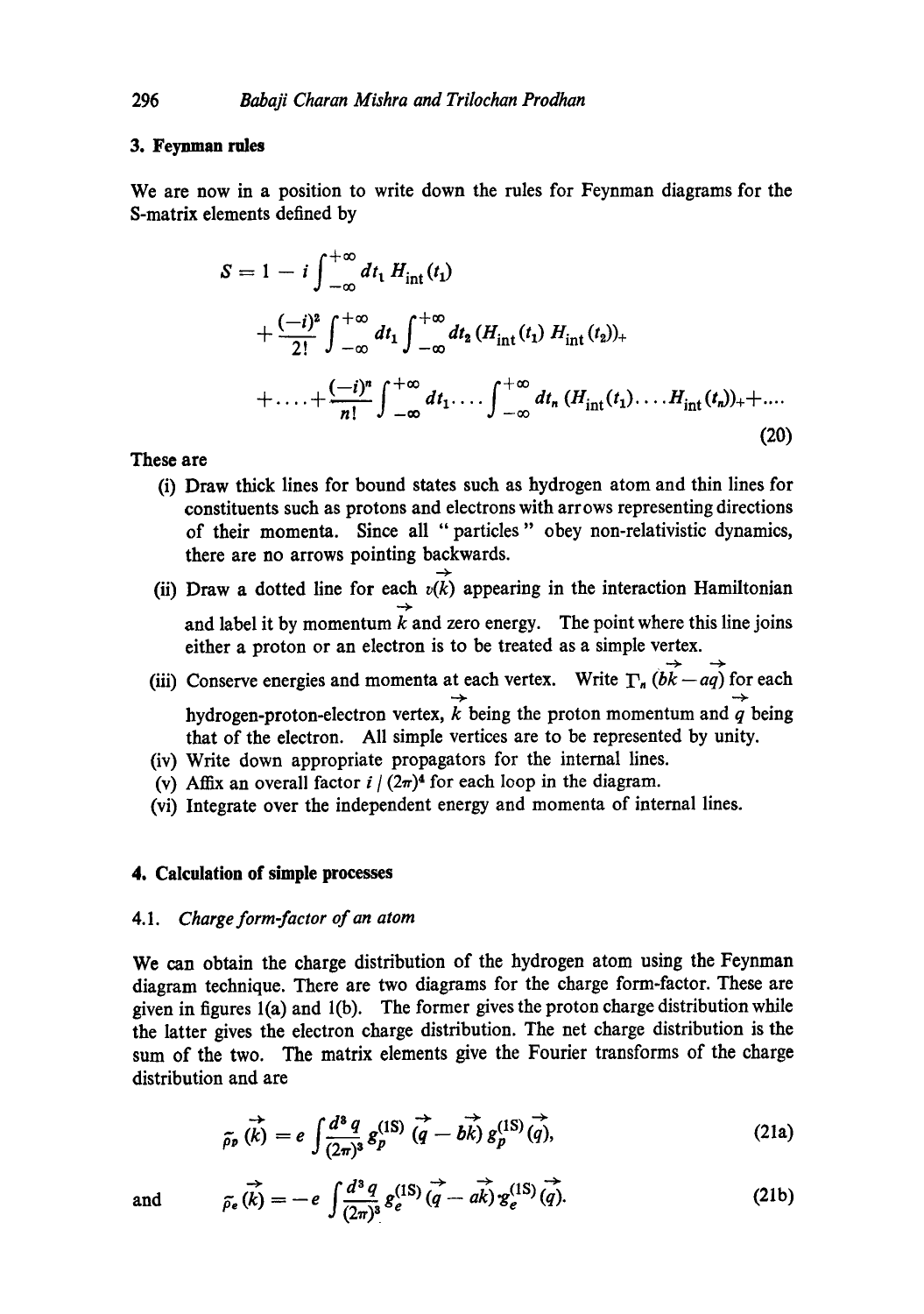

Figures 1(a) and 1(b). Feynman diagrams for charge form-factor of hydrogen atom.

**In configuration space, these become** 

$$
\rho_p(\vec{r}) = \frac{e}{\pi \left(\frac{ma_0}{M+m}\right)^3} \exp\left(-\frac{2\left(M+m\right)}{m} \frac{r}{a_0}\right) \approx \left(\frac{M}{m}\right)^3 \frac{e}{\pi a_0^3}
$$
\n
$$
\exp\left(-2\left(Mr\right)m a_0\right), \qquad (22a)
$$
\n
$$
\rho_e(\vec{r}) = -\frac{e}{\pi \left(\frac{Ma_0}{M+m}\right)^3} \exp\left(-\frac{2\left(M+m\right)}{m} \frac{r}{a_0}\right) \approx -\frac{e}{\pi a_0^3} \exp\left(-2r/a_0\right)
$$
\n
$$
(22b)
$$

and hence

$$
\rho(\vec{r}) = \rho_p(\vec{r}) + \rho_e(\vec{r}) = \frac{e}{\pi a_0^3} [(M/m)^3 \exp(-2Mr/m a_0) - \exp(-2r/a_0)].
$$
\n(23)

This shows that whereas the positive charge is confined to a sphere of radius  $ma_0/M$ , the negative charge is contained within a sphere of radius  $a_0$ .

If we consider a bound state of two equal mass particles such as the nonrelativistie positronium, the charge distribution that would follow from equation (23) is  $\rho(r) = 0$ which means that such a bound state is completely neutral. This is in keeping with the fact that such a particle is an eigenstate of the charge conjugation operator. It may be worth noting here that  $\eta$  and  $\pi$ ° which are considered to be a bound state of quarks of equal mass but opposite charge will also be truly neutral, i.e., charge density will be zero everywhere. This will not be the case with the neutral  $K$  meson. While the  $K^{\circ}$  meson consisting of  $\bar{s}$  and  $d$  quarks will have positively charged central core surrounded by negatively charged outer layer because of higher mass of strange quark, the  $\overline{K}^{\circ}$  will have just the opposite charge distribution.

## 4.2 *Proton-electron scattering*

Next we consider proton-electron scattering. For this, there are two diagrams given in figures 2(a) and 2(b), whose matrix elements, according to rules enumerated above, are

$$
M_a = v \overrightarrow{(p'_1 - p_1)} = -\frac{4 \pi e^2}{\overrightarrow{|p_1 - p'_1|^2}}
$$
 (24a)

and 
$$
M_b = \sum_{n} \frac{\Gamma_n (\overrightarrow{bp_1} - \overrightarrow{ap_2}) \Gamma_n (\overrightarrow{bp_1'} - \overrightarrow{ap_2'})}{\sum_{n} \frac{p_1^2}{2M} + \frac{p_2^2}{2m} - \frac{(p_1 + p_2)^2}{2(M + m)} + \epsilon_n + i\eta}
$$
 (24b)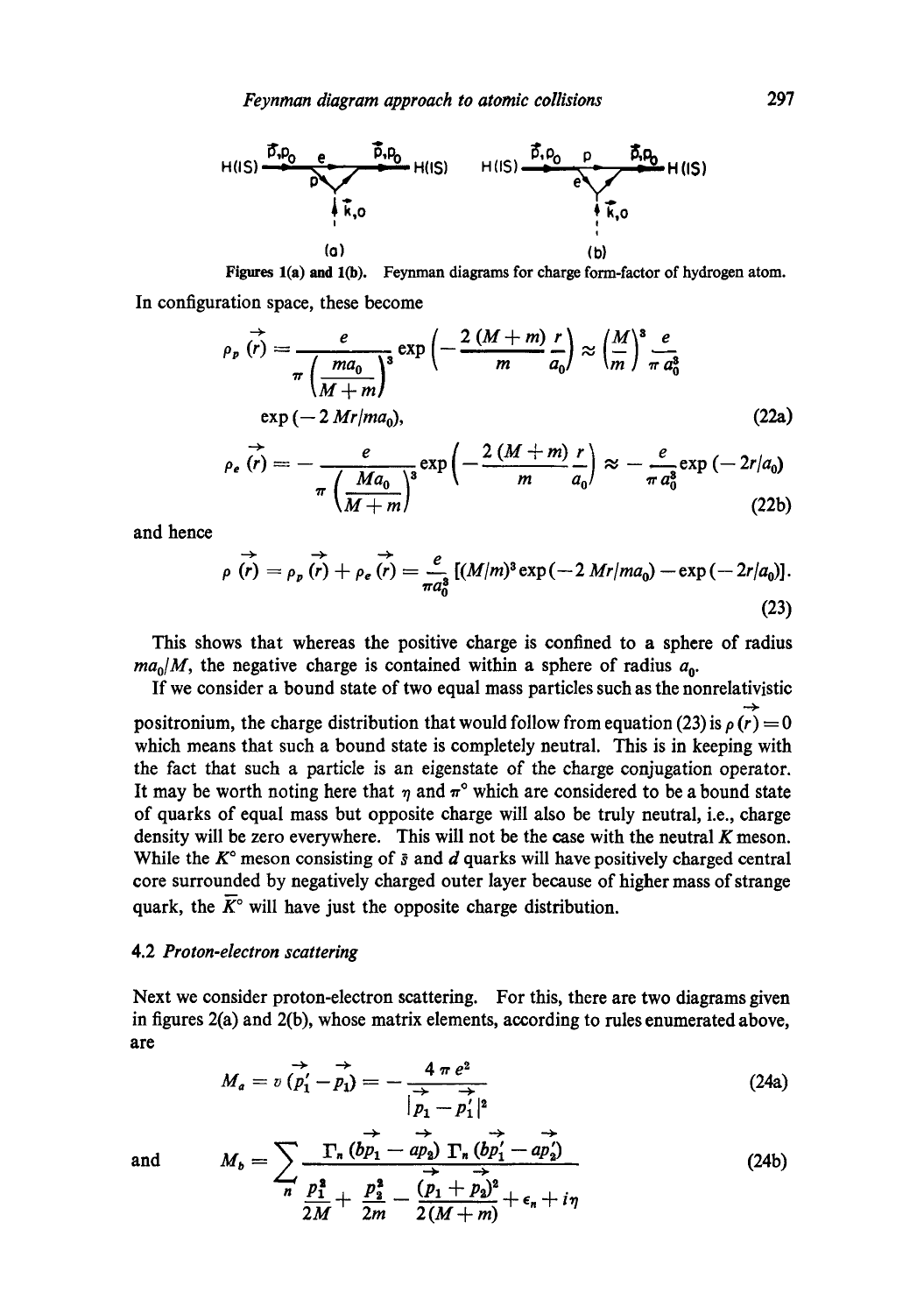

**Figures 2(a) and 2(b).** Feynman diagrams for proton-electron scattering.

It will be seen that  $M_a$  as it is and  $M_b$  in the limit of  $m/M \rightarrow 0$  agree with standard quantum mechanical results (Dirae 1947).

#### 4.3 *Proton-hydrogen atom scattering*

Since the hydrogen atom is electrically neutral, it cannot directly interact with the proton. It must first break up into virtual proton and electron states which, after interacting with the external proton, recombine to give in figures 3(a) and 3(b). The corresponding matrix elements are,

$$
M_{a} = \frac{4\pi e^{2}i}{|\vec{p}_{1} - \vec{p}_{1}|^{2}} \int \frac{d^{3}q}{(2\pi)^{3}} \int \frac{dq_{0}}{2\pi}
$$
  
\n
$$
\times \frac{\Gamma_{0}(q - b\vec{p}_{1}) \Gamma_{0}(q - b\vec{p}_{1})}{\sqrt{q_{0} - \frac{q^{2}}{2m}}} \times \frac{\Gamma_{0}(q - b\vec{p}_{1}) \Gamma_{0}(q - b\vec{p}_{1})}{\sqrt{\frac{q^{2}}{2(M+m)}} - \epsilon_{0} - q_{0} - \frac{(\vec{p}_{1} - \vec{q})^{2}}{2M}} \times \frac{\Gamma_{0}(q + b\vec{p}_{1})}{\sqrt{\frac{q^{2}}{2(M+m)}} - \epsilon_{0} - q_{0} - \frac{(\vec{p}_{1} - \vec{q})^{2}}{2M}} \times \frac{\Gamma_{0}(q - a\vec{p}_{1}) \Gamma_{0}(q - a\vec{p}_{1})}{\sqrt{\frac{q^{2}}{2m}} - \epsilon_{0} - q_{0} - \frac{(\vec{p}_{1} - \vec{q})^{2}}{2M}} \times \frac{\Gamma_{0}(q - a\vec{p}_{1}) \Gamma_{0}(q - a\vec{p}_{1})}{\sqrt{\frac{q^{2}}{2(M+m)}} - \epsilon_{0} - q_{0} - \frac{(\vec{p}_{1} - \vec{q})^{2}}{2M}} \times \frac{\Gamma_{0}(q - a\vec{p}_{1}) \Gamma_{0}(q - a\vec{p}_{1})}{\sqrt{\frac{q^{2}}{2(M+m)}} - \epsilon_{0} - q_{0} - \frac{(\vec{p}_{1} - \vec{q})^{2}}{2M}} \times \frac{\Gamma_{0}(q - a\vec{p}_{1}) \Gamma_{0}(q - a\vec{p}_{1})}{\sqrt{\frac{q^{2}}{2(M+m)}} - \epsilon_{0} - q_{0} - \frac{(\vec{p}_{1} - \vec{q})^{2}}{2M}} \times \frac{\Gamma_{0}(q - a\vec{p}_{1}) \Gamma_{0}(q - a\vec{p}_{1})}{\sqrt{\frac{q^{2}}{2(M+m)}} - \epsilon_{0} - q_{0} - \frac{(\vec{p}_{1} - \vec{q})^{2}}{2M}} \times \frac{\Gamma_{0}(q - a\vec{p}_{1}) \Gamma_{0}(q - a\vec{p}_{1})}{\sqrt{\frac{q^{2}}{2(M+m)}} - \epsilon_{0}
$$



Figures **3(a) and 3(B).** Feynman diagrams for potential scattering between proton and **hydrogen atom.**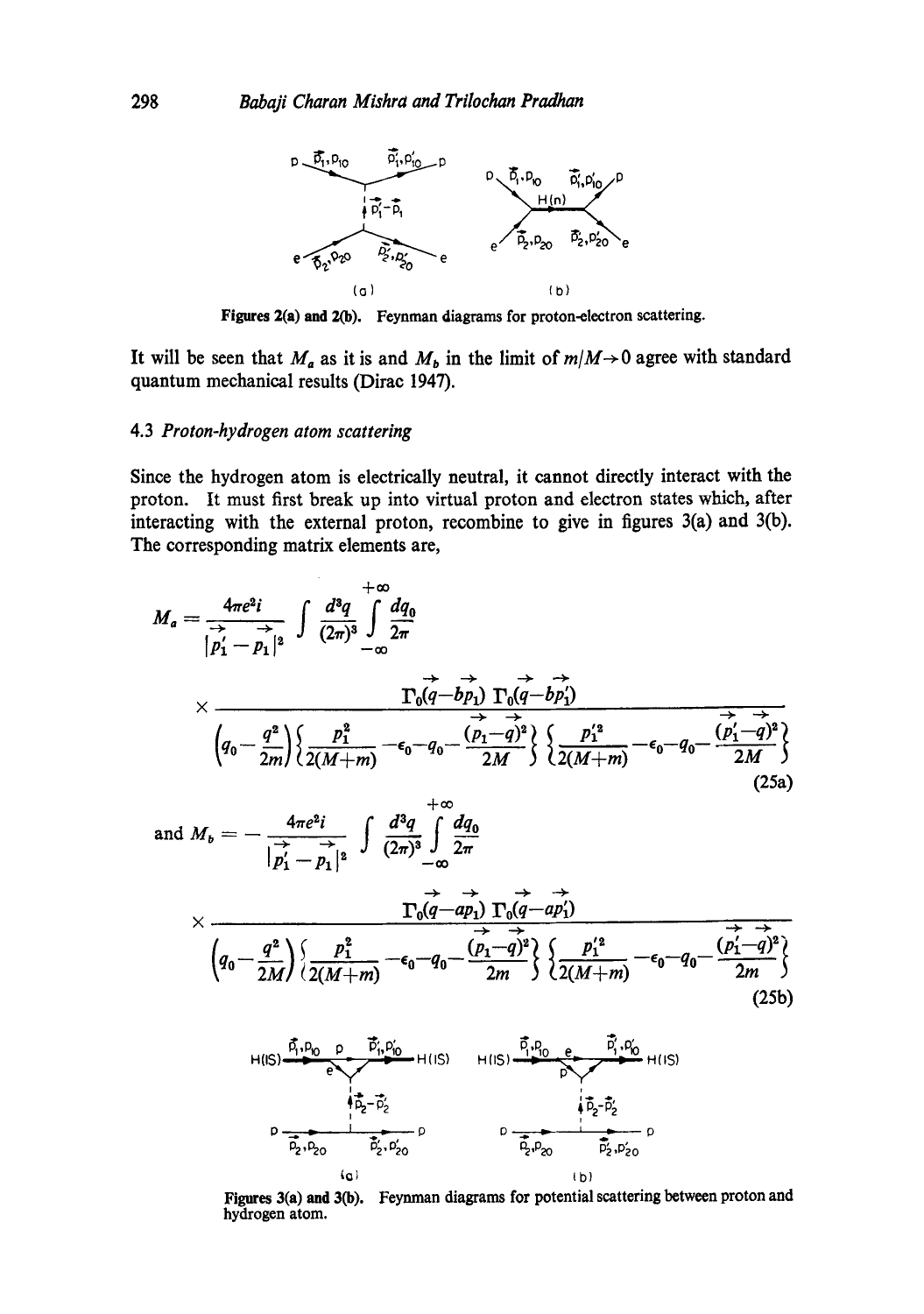which on integration over  $q_0$  and use of the relation

$$
g_n(\vec{k}) = \frac{-\Gamma_n(\vec{k})}{k^2/2\mu + \epsilon_n},
$$
\n(26)

become 
$$
M_a = -\frac{4\pi e^2}{Q^2} \int \frac{d^3q}{(2\pi)^3} g_0(\vec{q}) g_0(\vec{q} - b\vec{Q}), \qquad (27a)
$$

and 
$$
M_b = \frac{4\pi e^2}{Q^2} \int \frac{d^3q}{(2\pi)^3} g_0(q) \frac{d^3q}{d^3q} - \frac{d^3q}{d^3q}
$$
 (27b)

where  $\overrightarrow{Q} = \overrightarrow{p'_1} - \overrightarrow{p_1} = \overrightarrow{p_2} - \overrightarrow{p'_2}$  is the momentum-transfer and

$$
a = M/(M+m), \quad b = m/(M+m).
$$

We obtain the potentials at the limit  $m/M \rightarrow 0$  after getting the Fourier-transform of these matrix elements. These are

$$
V_a = e^2/R,\tag{28a}
$$

and 
$$
V_b = e^{2} s \left[ -\frac{1}{sR} + e^{-sR} \left( 1 + \frac{1}{sR} \right) \right]
$$
 (28b)

where  $s = a_0^{-1}$ , inverse of the Bohr radius, and  $R$  = separation between protons. These potentials are in agreement with the interaction between protons and the Coulomb interaction in  $H_2^+$  -- ion respectively (Pauling and Wilson 1935).

We can also consider the charge-exchange collision between proton-hydrogen atom, the only diagram representing the process is shown in figure 4. The corresponding matrix element is

$$
M = -\frac{1}{2\mu} [(\stackrel{\rightarrow}{p'_1} - a\stackrel{\rightarrow}{p_1})^2 + s^2] g_0(\stackrel{\rightarrow}{p'_1} - a\stackrel{\rightarrow}{p_1}) g_0(\stackrel{\rightarrow}{p_2} - a\stackrel{\rightarrow}{p'_2}), \qquad (29)
$$

which is the same as the OBK amplitude and gives the resonance interaction in  $H_2^+$  ion (Pauling and Wilson 1935). From the similar diagrams for the elastic scattering and charge-exchange process between electron and hydrogen-atom, it is possible to get the Coulomb and resonance interactions in  $H^-$  -- ion.



Figure 4. Feynman diagram for charge-exchange collision between proton **and**  hydrogen atom.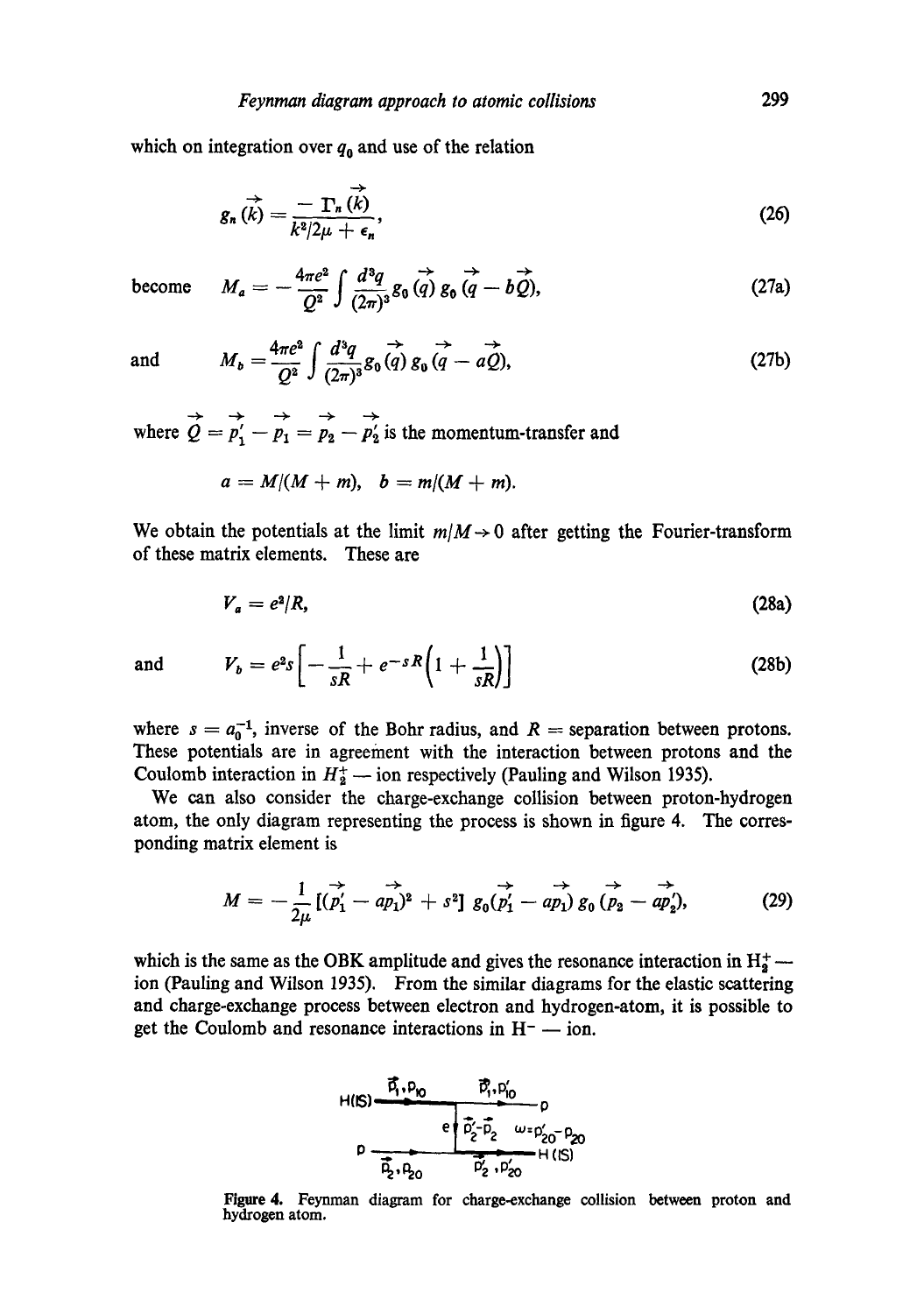## **5. Scattering of photon by atoms**

We shall now consider the interaction of atoms with photon. Since an atom is electrically neutral, the photon cannot directly interact with it. It can, however, interact directly with its constituents through minimal ccupling. This means we have to replace  $\nabla p(x, t)$  and  $\nabla e(x, t)$  in our Hamiltonian of § 2 by  $(\nabla + ie \, A) p(x, t)$  and  $(V - ie A) e (x, t)$  respectively without making any such change for  $\nabla h (x_1, x_2, t)$ . This results in the following additional terms to the Hamiltonians:

$$
H_{int} = \frac{ie}{2M} \int \int d^3 x dt \, \left[ \left\{ p \left( x, t \right) \overrightarrow{\nabla} p \left( x, t \right) \right\} \overrightarrow{A} \left( x, t \right) + \left\{ p \left( x, t \right) \overrightarrow{\nabla} p^{\dagger} \left( x, t \right) \right\} \cdot \overrightarrow{A} \left( x, t \right) \right] - \frac{e^2}{2M} \int \int d^3 x dt \, p^{\dagger} \left( x, t \right) p \left( x, t \right)
$$
  
\n
$$
\overrightarrow{A} \left( x, t \right) \cdot \overrightarrow{A} \left( x, t \right) - \frac{ie}{2m} \int \int d^3 x dt \, \left[ \left\{ e^{\dagger} \left( x, t \right) \overrightarrow{\nabla} e \left( x, t \right) \right\} \cdot \overrightarrow{A} \left( x, t \right) \right.
$$
  
\n
$$
+ \left\{ e \left( x, t \right) \overrightarrow{\nabla} e^{\dagger} \left( x, t \right) \right\} \cdot \overrightarrow{A} \left( x, t \right) \right]
$$
  
\n
$$
- \frac{e^2}{2m} \int \int d^3 x dt \, e^{\dagger} \left( x, t \right) e \left( x, t \right) \overrightarrow{A} \left( x, t \right) \cdot \overrightarrow{A} \left( x, t \right).
$$
 (30)

In terms of the creation and annihilation operators of the proton, electron and the photon, the last being defined by

$$
\overrightarrow{A}(x,t) = \sum_{\substack{\rightarrow \\ k}} \frac{A_{k}^{\rightarrow}}{(2\pi)^{3}} \frac{\overrightarrow{e_{\lambda}}(k)}{\sqrt{2\omega}} \exp [i(\overrightarrow{k} \cdot \overrightarrow{x} - \omega t)] + \text{h.c.}, \tag{31}
$$

the interaction Hamiltonian takes the following form

$$
H_{int} = -\frac{e}{2M(2\omega)^{1/2}} \sum_{\substack{\vec{q}, \vec{q'} \ \vec{\phi} \\ \vec{q}, \vec{q'} \neq \vec{k}}} \delta(\vec{q} - \vec{q'} + \vec{k}) \delta(\frac{q^2}{2M} - \frac{q'^2}{2m} + \omega)
$$
  

$$
[\{c^{\dagger}(\vec{q'})\vec{p}_{\text{op}}\ c(\vec{q})\} \cdot \vec{e}_{\lambda}(k) A \vec{k} + \{c(\vec{q})\vec{p}_{\text{op}}\ c^{\dagger}(\vec{q'})\} \cdot \vec{e}_{\lambda}(k) A \vec{k}]
$$

$$
- \frac{e^2}{4M(\omega\omega')^{1/2}} \sum_{\substack{\vec{q}, \vec{q'} \\ \vec{k}, \vec{k'}} \delta(\vec{q} + \vec{k} - \vec{q'} - \vec{k'}) \delta(\frac{q^2}{2M} + \omega - \frac{q'^2}{2M} - \omega')
$$

$$
\vec{k}, \vec{k'}
$$

$$
c^{\dagger}(\vec{q'})\ c(\vec{q}) A^{\dagger} \vec{k} A \vec{k} \vec{e}_{\lambda'}(k') \cdot \vec{e}_{\lambda}(k) + \frac{e}{2m(2\omega)^{1/2}} \sum_{\vec{l}, \vec{l}, \vec{k}} \delta(\vec{l} - \vec{l'} + \vec{k})
$$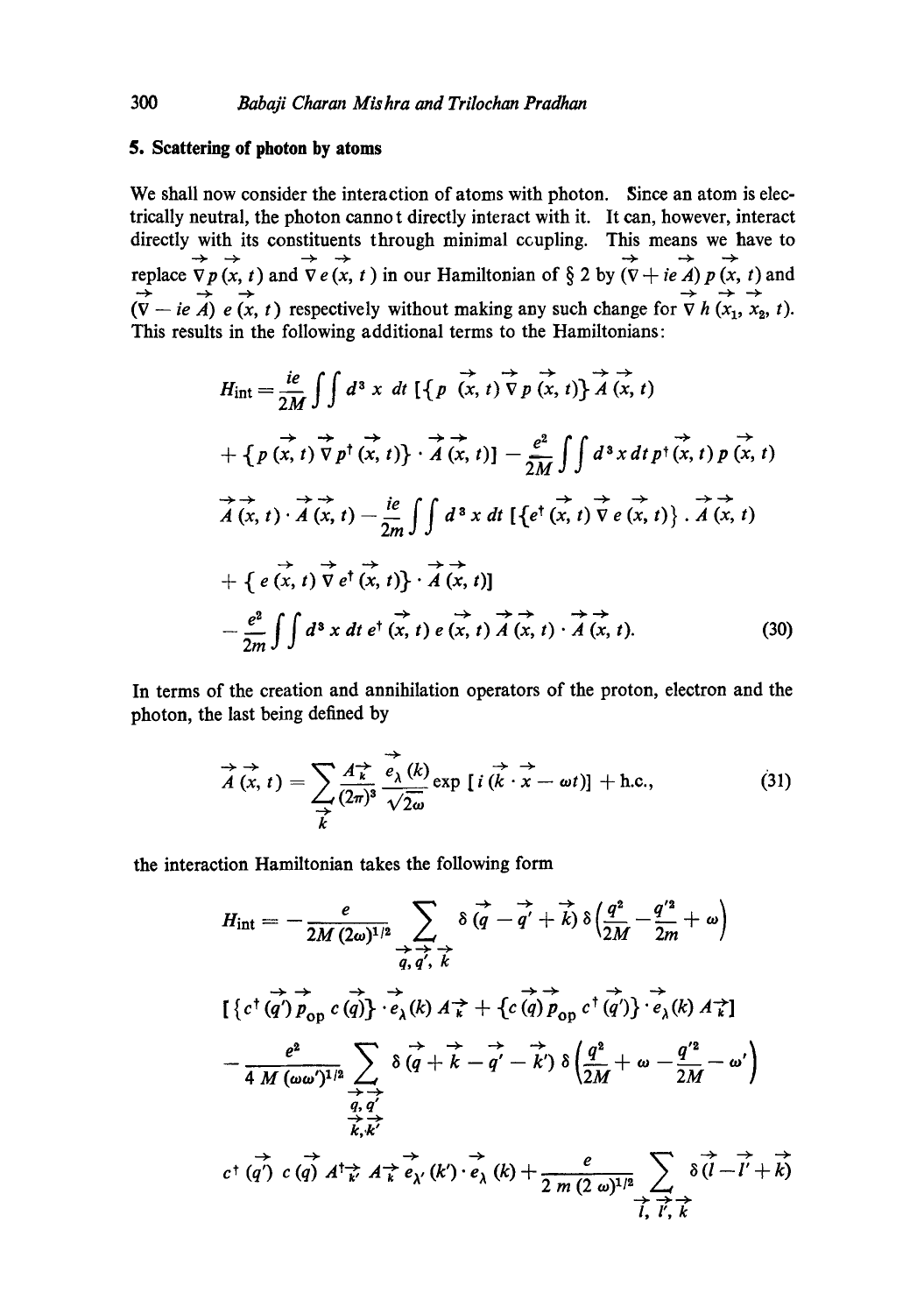*Feynman diagram approach to atomic collisions* 301

$$
\delta \left( \frac{l^2}{2m} - \frac{l'^2}{2m} + \omega \right) \left[ \left\{ b^\dagger (\vec{l}') \overrightarrow{p}_{\text{op}} b (\vec{l}) \right\} \cdot \overrightarrow{e}_{\lambda} (k) A \overrightarrow{\kappa} + \left\{ b (\vec{l}) \overrightarrow{p}_{\text{op}} b^\dagger (\vec{l}') \right\} \cdot \overrightarrow{e}_{\lambda} (k) A \overrightarrow{\kappa} \right] - \frac{e^2}{4m (\omega \omega')^{1/2}} \sum_{\vec{l}, \vec{l}', \vec{k}, \vec{k'}} \delta (\vec{l} + \vec{k} - \vec{l}' - \vec{k}')
$$

$$
\delta \left( \frac{l^2}{2m} + \omega - \frac{l'^2}{2m} - \omega' \right) b^\dagger (\vec{l}') b (\vec{l}) A^\dagger \overrightarrow{\kappa} A \overrightarrow{\kappa} e_{\lambda'} (k') \cdot \overrightarrow{e}_{\lambda} (k). \tag{32}
$$

Here  $p_{op}$  is the momentum operator.

We are now in a position to note down additional Feynman rules for the S-matrix elements for interaction. The rules are:

- (i) Draw a wavy-line for each  $\overrightarrow{e}_{\lambda}(k)$  appearing in the interaction Hamiltonian and label it by momentum k and energy  $\omega$ . The point, where this line joins a charged particle, is called a single comer and is treated as a simple vertex.
- (ii) Draw two wavy-lines for each  $\overrightarrow{e}_{\lambda}$  (k)  $\overrightarrow{e}_{\lambda'}$  (k') appearing in the interaction Hamiltonian and label them by momenta k and k' and energies  $\omega$  and  $\omega'$ . The point where these lines join the charged particle is called a double corner and is treated as a simple vertex.
- (iii) Give a factor

$$
-\frac{e}{2\mu}(\vec{p}+\vec{p'})
$$

at each single corner where  $\overrightarrow{p}$  and  $\overrightarrow{p}'$  are the momenta of the particle line coming in and going out of the corner, respectively and  $\mu$  is the mass of the particle.

- (iv) Give a factor  $-e^2/2\mu$  at each double corner.
- (v) Conserve energies and momenta at each single comer and each double corner.
- (vi) Put the factor  $(2\omega)^{-1/2}$  for each external photon line which is emitted or absorbed at a single comer or double corner.
- (vii) For the photon propagator appropriate to nonrelativistic case, use

$$
D_{ij}(\vec{k},\,\omega)=-\frac{4\pi}{\omega^2-k^2}\Big(\delta_{ij}-\frac{k_i k_j}{\omega^2}\Big),\ D_{0i}=D_{00}=0.
$$

- (viii) Integrate over the independent energies and momenta of internal lines.
- (ix) Affix an over all factor  $(-i)^n$ , where *n* is the total number of single and double comers.
- (x) Multiply the matrix element by a weight factor  $W = 2^{\rho}$ , where  $g = d a b$ ; d being the number of double corners in the diagrams;  $a$  being the number of closed photon lines (this corresponds to the situation at double comer where a photon is emitted and reabsorbed); and  $b$  being the number of pairs of double comers connected by two photon lines.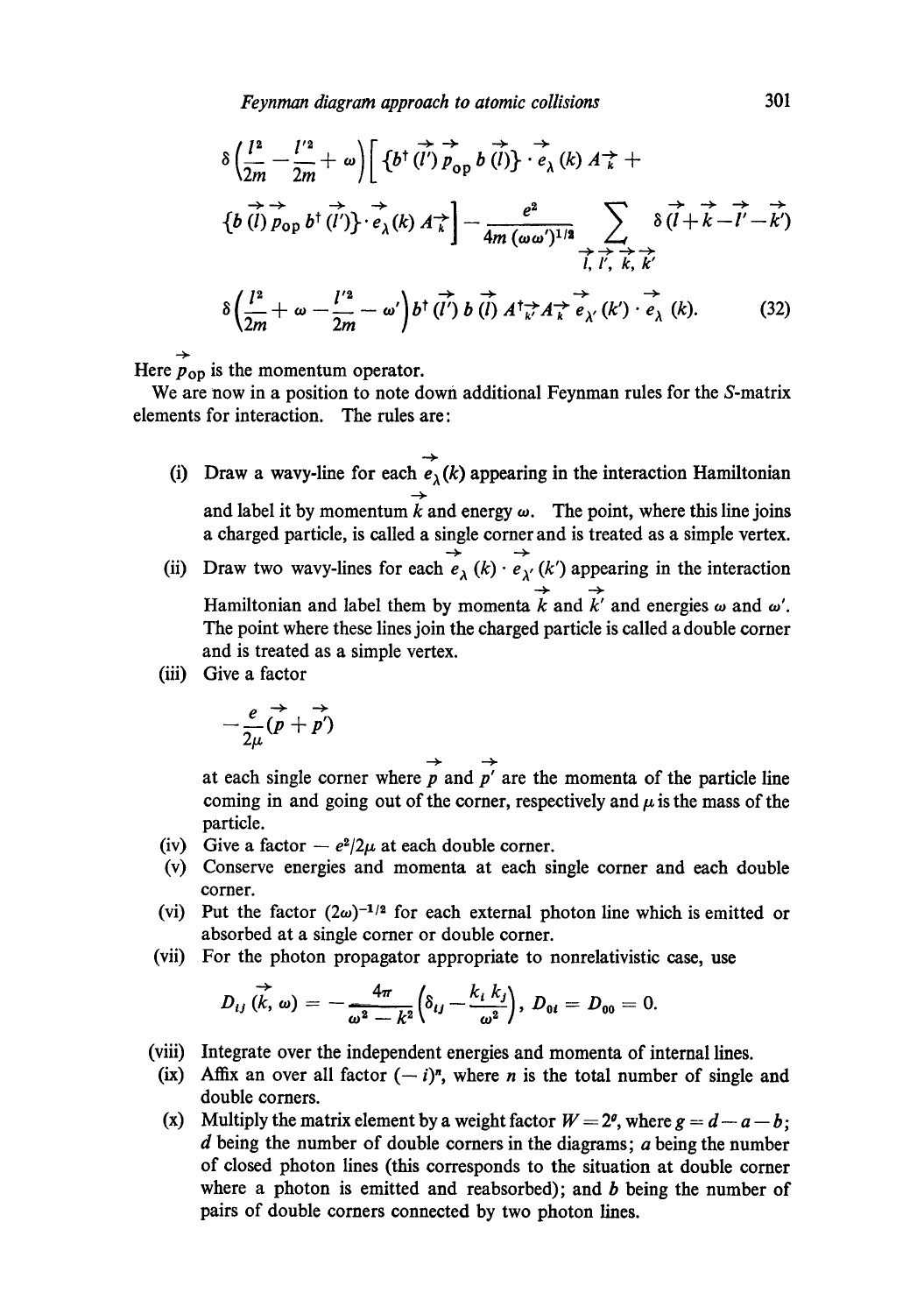When applied to atom-photon vertex given in figures 5(a) and 5(b), these rules yield the following matrix elements.

$$
M_a = \frac{e}{M(2\omega)^{1/2}} \int \frac{d^3 q}{(2\pi)^3} g_f \overrightarrow{q} + a\overrightarrow{p} + b\overrightarrow{k} \cdot \overrightarrow{q} + \overrightarrow{e_\lambda(k)} g_i \overrightarrow{q} + a\overrightarrow{p}, \quad (33a)
$$

and 
$$
M_b = \frac{-e}{m (2\omega)^{1/2}} \int \frac{d^3 q}{(2\pi)^3} g_f \overrightarrow{q} + b\overrightarrow{p} + a\overrightarrow{k} \overrightarrow{q} \cdot \overrightarrow{e}_{\lambda}(k) g_i \overrightarrow{q} + b\overrightarrow{p}
$$
 (33b)

In configuration space, these take the form

$$
M_a = \frac{-ie}{M(2\omega)^{1/2}} \int d^3r \left\{ \psi_f^*(r) \overrightarrow{\nabla} \psi_i(r) \right\} \cdot \overrightarrow{e}_{\lambda}(k) \exp\left(-i b \overrightarrow{k} \cdot \overrightarrow{r}\right), \quad (34a)
$$

and 
$$
M_b = \frac{ie}{m (2\omega)^{1/2}} \int d^3 r \left\{ \psi_f^*(r) \nabla \psi_i(r) \right\} \cdot \overrightarrow{e}_{\lambda}(k) \exp \left(-i a k . r \right), \quad (34b)
$$

which are what one obtains from quantum mechanics if proper care is taken to take into account the interaction of the proton of finite mass with the photon.

From the above matrix elements it is quite evident that the contribution due to the interaction of photon with proton is small by a factor *m/M* compared to that with electron and is thus neglected in subsequent calculations. Here we shall consider elastic scattering of photon by hydrogen atom. The relevant Feynman diagrams are given in figures 6(a) to 6(e). The corresponding matrix elements under dipole approximation are

$$
M_a^{rt} = \frac{-e^2}{2m \ (\omega_i \ \omega_f)^{1/2}} \sum_n \overbrace{\frac{\langle e_{\lambda'} \cdot \overrightarrow{v}_{fn} \rangle}{m \ (E_i - \omega_i - E_n)}}^{\overbrace{\leftarrow} \overrightarrow{v}_{ni} \ \overrightarrow{v}_{ni}}.
$$
 (35a)

$$
M_b^{f1} = \frac{-e^2}{2m \ (\omega_i \ \omega_f)^{1/2}} \sum_n \overbrace{\frac{(e_\lambda \cdot \overrightarrow{V}_{fn}) (e_{\lambda'} \cdot \overrightarrow{V}_{ni})}{m (E_i + \omega_f - E_n)} }^{(25b)},
$$

$$
M_c^{f1} = \frac{e^2}{2m \ (\omega_i \ \omega_f)^{1/2}} \stackrel{\rightarrow}{(e_{\lambda} \cdot e_{\lambda'})} \delta_{f1},\tag{35c}
$$

$$
M_d^{f1} = \frac{e^2}{2m \ (\omega_i \ \omega_f)^{1/2}} \frac{2 k^2}{3 \ \{k^2 + 2m \ (\epsilon_i + \omega_i)\}} \stackrel{\leftrightarrow}{(e_{\lambda} \cdot e_{\lambda'})} \delta_{f1}, \tag{35d}
$$

$$
M_e^{f i} = \frac{e^2}{2m (\omega_i \omega_f)^{1/2} \cdot 3 \cdot \left\{k^2 + 2m (\epsilon_i - \omega_f)\right\}} \stackrel{\rightarrow}{(e_{\lambda} \cdot e_{\lambda'})} \stackrel{\rightarrow}{\delta_{f i}}, \tag{35e}
$$

$$
H(IS) \xrightarrow{\vec{D}, D_{0}} e \xrightarrow{\vec{D}', D'_{0}} H(IS) \xrightarrow{\vec{D}, D_{0}} P \xrightarrow{\vec{D}', D'_{0}} H(IS)
$$
\n(a)\n(b)\n
$$
(a)
$$

**Figures 5(a) and 5(b).** Feynman diagrams for atom-photon vertex.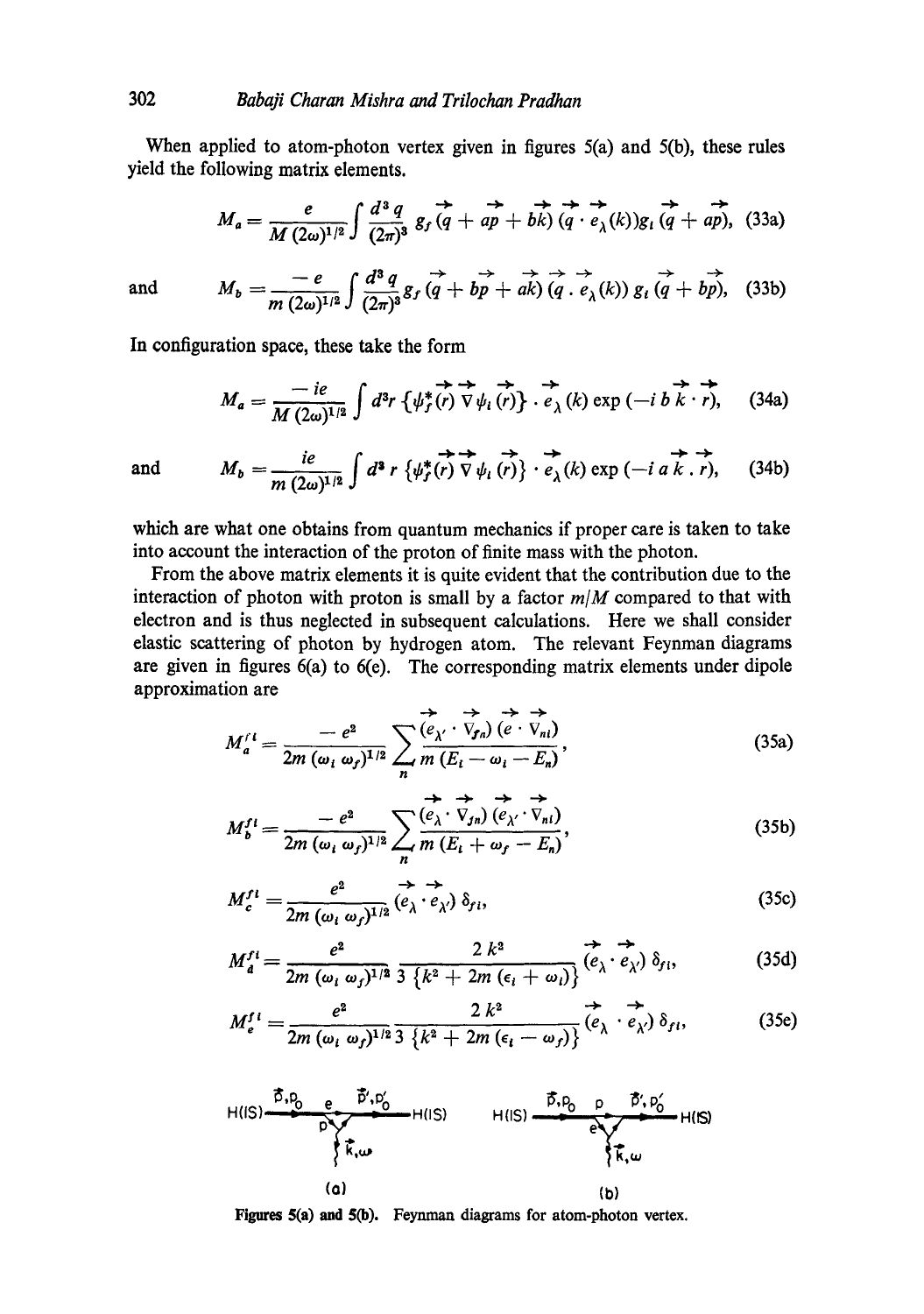





**Figures 6(a) to 6(e).** Feynman diagrams for photon-hydrogen atom scattering.

where *n* stands complete set of states of the hydrogen atom,

→ , →→ → and  $\nabla_n = \int d^3 r \psi_f^*(r) \nabla \psi_n(r)$ .

It will be noticed that  $M_a^{f i} + M_b^{f i} + M_c^{f i} = M_{\text{KH}}$  is the Kramers-Heisenberg expression for scattering of photon by an atom (Fowler 1962) and can be shown to add up to:

$$
M_{\rm KH} = \frac{e^2}{2} (\omega_i \omega_f)^{1/2} \sum_n \left[ \frac{\overrightarrow{(e_\lambda \cdot r_{fn})} \overrightarrow{(e_{\lambda'} \cdot r_{nl})}}{\omega_f - E_{ni}} - \frac{\overrightarrow{(e_{\lambda'} \cdot r_{fn})} \overrightarrow{(e_\lambda \cdot r_{nl})}}{\omega_i + E_{ni}} \right].
$$
 (36)

The diagrams of figures 6(d) and 6(e) give contributions beyond the Kramers-Heisenberg formula. However, these contributions are negligible in the low frequency region; if we add the matrix elements given by equation (35d) and (35e) and take the low frequency limit, we obtain

$$
\begin{array}{ll}\n\text{Lt} & M' = \frac{\alpha^2 e^2}{6m\omega} \left( \omega/\epsilon_0 \right)^2 \stackrel{\leftrightarrow}{(e_\lambda \cdot e_{\lambda'})},\n\end{array} \tag{37}
$$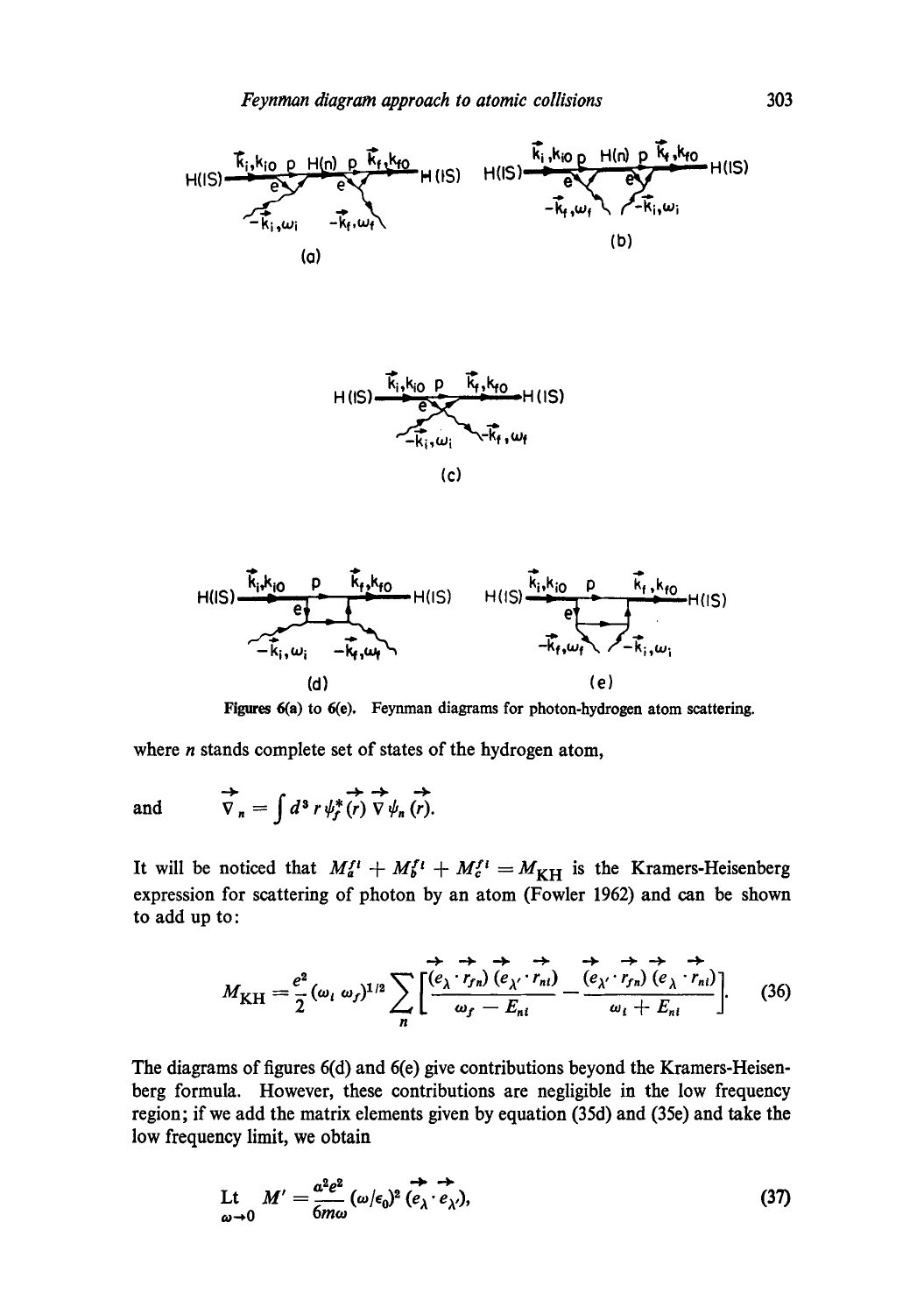which is small (by a factor of  $\alpha^2$ ) compared to the low frequency limit

$$
\mathcal{L}t_{\omega \to 0} M_{\rm KH} = \frac{9e^2}{16m\omega} (\omega/\epsilon_0)^2 \stackrel{\rightarrow}{(e_{\lambda}, e_{\lambda'})},
$$
 (38)

of the Kramers-Heisenberg matrix element (36). On the other hand, in the high frequency limit,

$$
\mathcal{L}t \underset{\omega \to \infty}{\longrightarrow} M' = \frac{8e^2k^2}{3m^3\omega} \stackrel{\rightarrow}{(e_{\lambda} \cdot e_{\lambda'})},
$$
(39)

is comparable to that of the Kramers-Heisenberg matrix element, which is

$$
\mathcal{L}_{\omega \to \infty} M_{\rm KH} = \frac{e^2}{2m\omega} \stackrel{\rightarrow}{(e_{\lambda} \cdot e_{\lambda'})},\tag{40}
$$

and cannot, therefore, be ignored. We thus see that our diagrammatic approach gives new results. It may be asked how such a thing comes about since our claim is that diagrammatic approach is equivalent to ordinary .quantum mechanical approach. It will be noticed that the extra terms that we get arise from electronproton intermediate state whereas in the Kramers-Heisenberg approach the intermediate states form the complete set of states of the hydrogen atom including the continuum states. It is true that these continuum states are electron-proton states, but so are the bound states. The point to note here is that both the discrete and continuum states are correleted electron-proton states and are represented by our  $\rightarrow$  $h(x_1, x_2, t)$ . The proton-electron intermediate states of our diagrams (6d) and (6e) are virtual but uncorrelated proton and electron. If one were to include them in a standard quantu'm mechanical calculation, one would have got the extra terms that we get. Our advantage is that in a diagrammatic approach it is easier to visualise things and include all possible intermediate states.

Among other atomic processes involving photons are the Van der Waals interaction between atoms which takes place through the exchange of two photons (Feinberg and Sucher 1970). For simplicity, we consider the interaction between two hydrogen atoms for which the Feynman diagrams are given in figures  $7(a)$  to  $7(j)$ . Use of Feynman rules and dipole approximation yields the following matrix elements.

$$
M_a = ie^4 \int \int \frac{d^3k d\omega}{(2\pi)^4} \sum_{n,n'} \frac{E_{n0}^2(r_a)_{on}(r_a)_{no}}{E_{n0} + \omega} \cdot \frac{E_{n'0}^2(r'_a)_{on'}(r'_a)_{n'0}}{E_{n'0} - \omega} D_{aa}(\vec{k},\omega) D_{aa}(\vec{k} + \vec{Q},\omega),
$$
\n(41a)

$$
M_b = ie^4 \int \int \frac{d^3k d\omega}{(2\pi)^4} \sum_{n,n'} \frac{E_{n0}^2(r_a)_{on}(r_a)_{no}}{E_{n0} - \omega} \cdot \frac{E_{n'0}^2(r'_a')_{on'}(r'_a')_{n'0}}{E_{n'0} + \omega} D_{aa'}(k, \omega) D_{aa'}(k+Q, \omega),
$$
\n(41b)

$$
M_c = ie^4 \int \int \frac{d^3k d\omega}{(2\pi)^4} \sum_{n,n'} \frac{E_{n0}^2(r_a)_{on}(r_a)_{no}}{E_{n0} + \omega} \cdot \frac{E_{n'0}^2(r'_a)_{on'}(r'_a)_{n'0}}{E_{n'0} + \omega} D_{\alpha\alpha}(\vec{k},\omega) D_{\alpha\alpha}(\vec{k} + \vec{Q},\omega),
$$
\n(41c)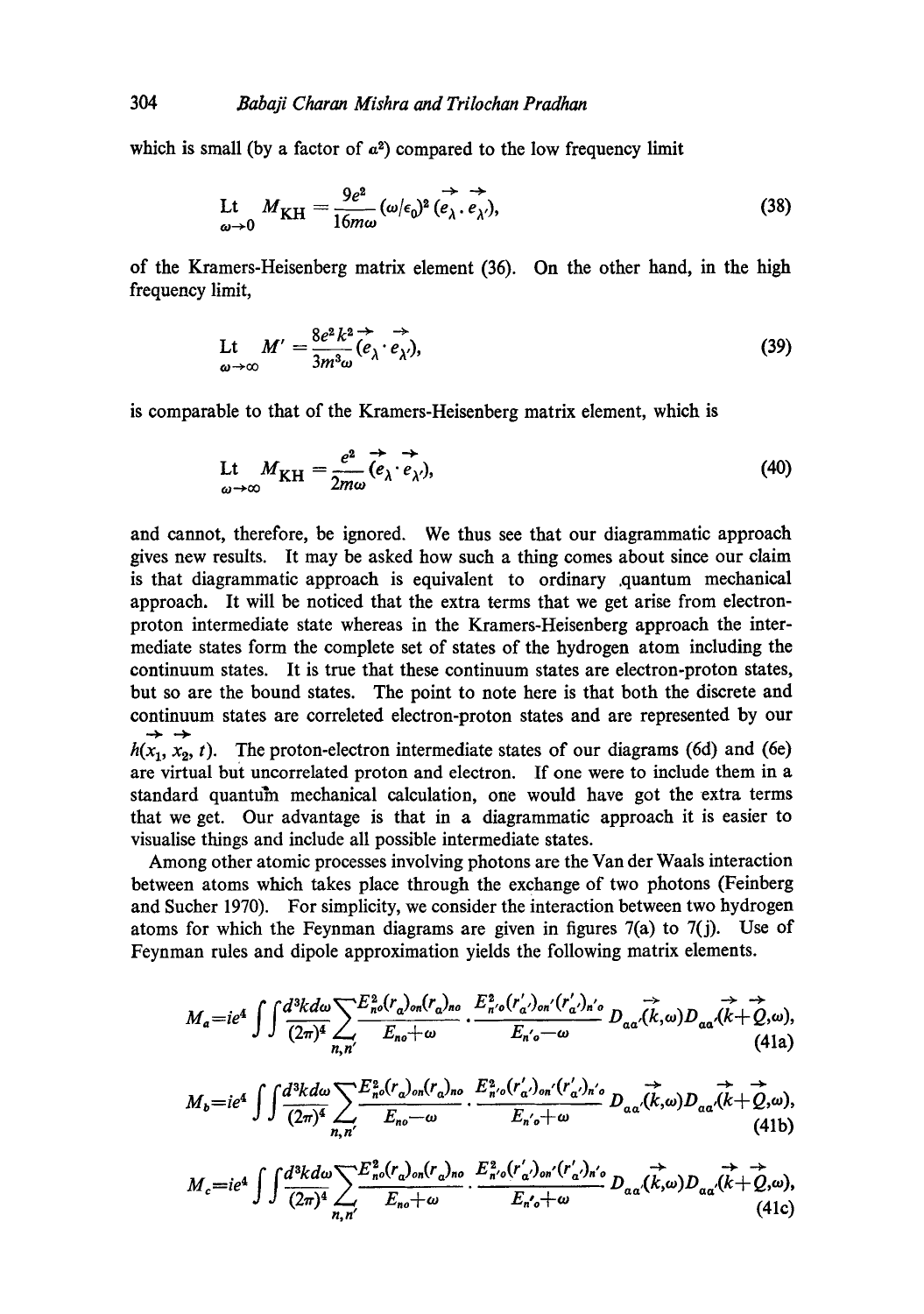



$$
\mathsf{c}
$$











 $P. -6$ 





**Figures 7(a) to 7(j).** hydrogen atoms. **Feynman diagrams for Van der Waals interaction between** two

$$
M_{d}=ie^{4}\int\int\frac{d^{3}kd\omega}{(2\pi)^{4}}\sum_{n,n'}\frac{E_{n0}^{2}(r_{\alpha})_{on}(r_{\alpha})_{no}}{E_{n0}-\omega}\cdot\frac{E_{n'0}^{2}(r_{\alpha}')_{on'}(r_{\alpha}')_{n'0}}{E_{n'0}-\omega}D_{\alpha\alpha'}(\vec{k},\omega)D_{\alpha\alpha'}(\vec{k}+\vec{Q},\omega),\tag{41d}
$$

$$
M_e = -\frac{ie^4}{m} \int \int \frac{d^3k d\omega}{(2\pi)^4} \sum_n \frac{E_{n0}^2(r_a)_{on}(r_a)_{no}}{E_{n0} + \omega} \delta_{f'i'} D_{\alpha\alpha'}(\vec{k}, \omega) D_{\alpha\alpha'}(\vec{k} + \vec{Q}, \omega), \quad (41e)
$$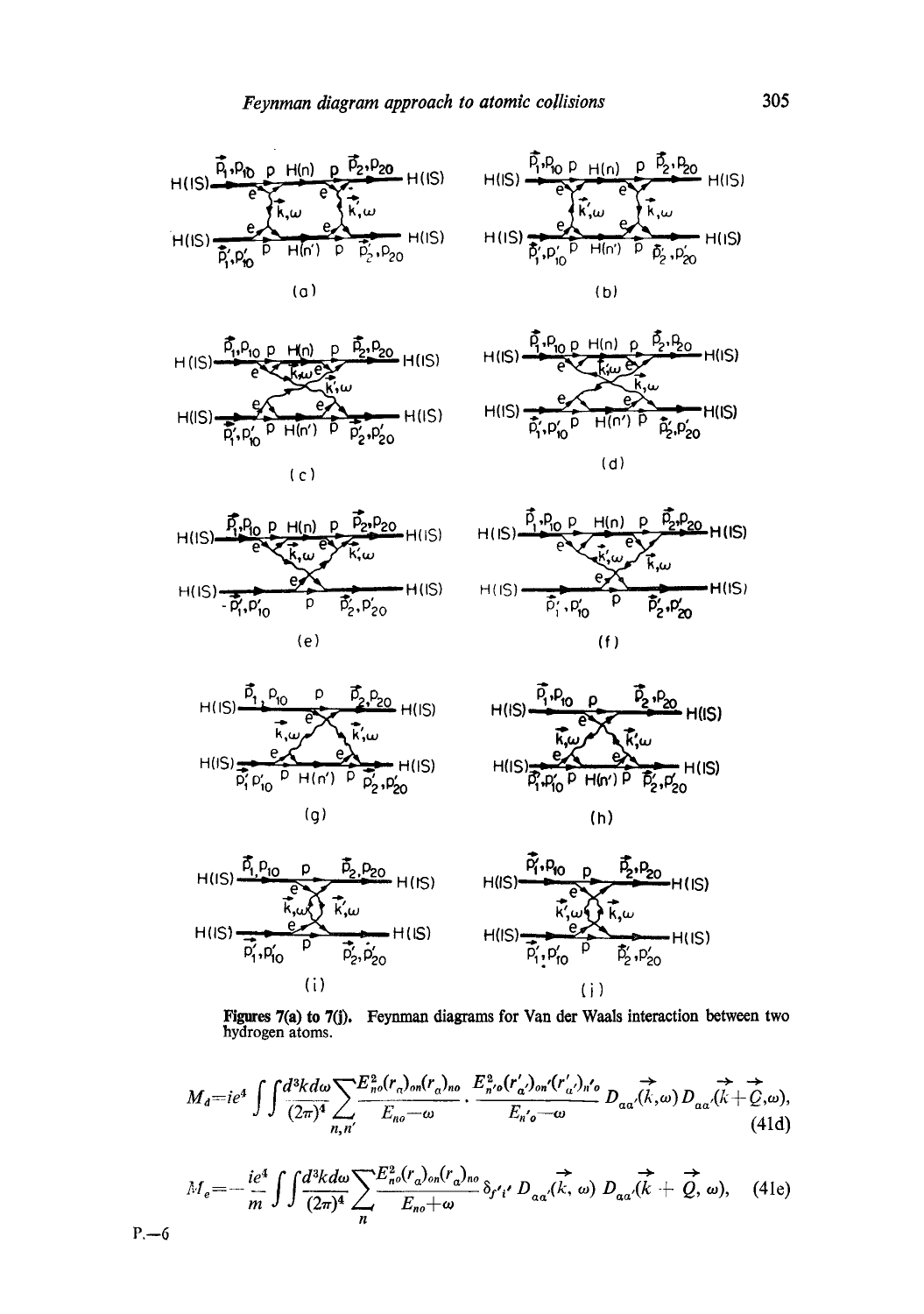$$
M_f = -\frac{ie^4}{m} \int \int \frac{d^3k d\omega}{(2\pi)^4} \sum_n \frac{E_{n0}^2(r_a)_{on}(r_a)_{no}}{E_{no}-\omega} \delta_{f'i'} D_{aa'}(\vec{k},\,\omega) D_{aa'}(\vec{k}+\vec{Q},\,\omega), \quad (41f)
$$

$$
M_g = -\frac{ie^4}{m} \int \int \frac{d^3k d\omega}{(2\pi)^4} \sum_{n'} \frac{E_{n'0}^2(r'_{\alpha'})_{0n'}(r'_{\alpha'})_{n'}\partial_{\beta i}}{E_{n'0} + \omega} \delta_{f1} D_{aa'}(\vec{k}, \omega) D_{aa'}(\vec{k} + \vec{Q}, \omega), (41g)
$$

$$
M_h = -\frac{ie^4}{m} \int \int \frac{d^3k d\omega}{(2\pi)^4} \sum_{n'} \frac{E_{n'0}^2(r'_{\alpha'})_{n'}(r'_{\alpha'})_{n'}\delta_{\beta i}}{E_{n'\circ} - \omega} \delta_{\beta i} D_{\alpha\alpha'}(\vec{k}, \omega) D_{\alpha\alpha'}(\vec{k} + \vec{Q}, \omega), \text{ (41h)}
$$

$$
M_i = \frac{ie^4}{2m^2} \int \int \frac{d^3k d\omega}{(2\pi)^4} \, \delta_{f\,i} \, \delta_{f'\,i'} \, D_{\alpha\alpha'}(\vec{k},\,\omega) \, D_{\alpha\alpha'}(\vec{k},\,+\stackrel{\rightarrow}{Q},\,\omega), \tag{41i}
$$

$$
M_j = \frac{ie^4}{2m^2} \int \int \frac{d^3k d\omega}{(2\pi)^4} \delta_{f\,i} \delta_{f'i'} D_{\alpha\alpha}(\vec{k}, \omega) D_{\alpha\alpha}(\vec{k} + \vec{Q}, \omega), \tag{41}
$$

where  $Q = p'_1 - p_1 = p_2 - p'_2$  is the momentum transfer. The sum of all these matrix elements can be expressed in terms of the polarisabilities

$$
a(\omega)=\sum_{n}\Big[\frac{(d_{\alpha})_{\text{on}}(d_{\alpha})_{n_{0}}}{E_{\text{no}}+\omega}+\frac{(d_{\alpha})_{\text{on}}(d_{\alpha})_{n_{0}}}{E_{\text{no}}+\omega}\Big],\hspace{1cm}(42a)
$$

$$
\alpha'(\omega) = \sum_{n} \left[ \frac{(d'_{\alpha})_{\text{on}'}(d'_{\alpha})_{\text{n}'\text{o}}}{E_{\text{n}'\text{o}} + \omega} + \frac{(d'_{\alpha})_{\text{on}'}(d'_{\alpha})_{\text{n}'\text{o}}}{E_{\text{n}'\text{o}} - \omega} \right].
$$
\n(42b)

This works out to

$$
M = 8\pi^2 i \int \int \frac{d^3k d\omega}{(2\pi)^4} \alpha(\omega) \alpha'(\omega)
$$
  
 
$$
\times \frac{3\omega^4 - \omega^2 \left\{k^2 + (\vec{k} + \vec{Q})^2\right\} + \left\{\vec{k} \cdot (\vec{k} + \vec{Q})\right\}^2}{(\omega^2 - k^2 + i\eta) \left\{\omega^2 - (\vec{k} + \vec{Q})^2 + i\eta\right\}}.
$$
 (43)

The potential energy of interaction is obtained by taking the Fourier transform of this matrix-element (Berestetskii *et al* 1970):

$$
V(R) = 8\pi^2 i \int \int \int \frac{d^3k \, d\omega \, d^3 Q}{(2\pi)^7} e^{i\vec{Q} \cdot \vec{R}} \vec{R} \, a \, (\omega) \, a' \, (\omega)
$$

$$
\times \frac{3\omega^4 - \omega^2 \left\{ k^2 + (k + \vec{Q})^2 \right\} + \left\{ k \cdot (k + \vec{Q})^2 \right\}}{(\omega^2 - k^2 + i\eta) \left\{ \omega^2 - (k + \vec{Q})^2 + i\eta \right\}}.
$$
(44)

This is the interaction energy between the hydrogen atoms at the distances large compared to the atomic radius  $a_0$ . Since for a given distance, the important range